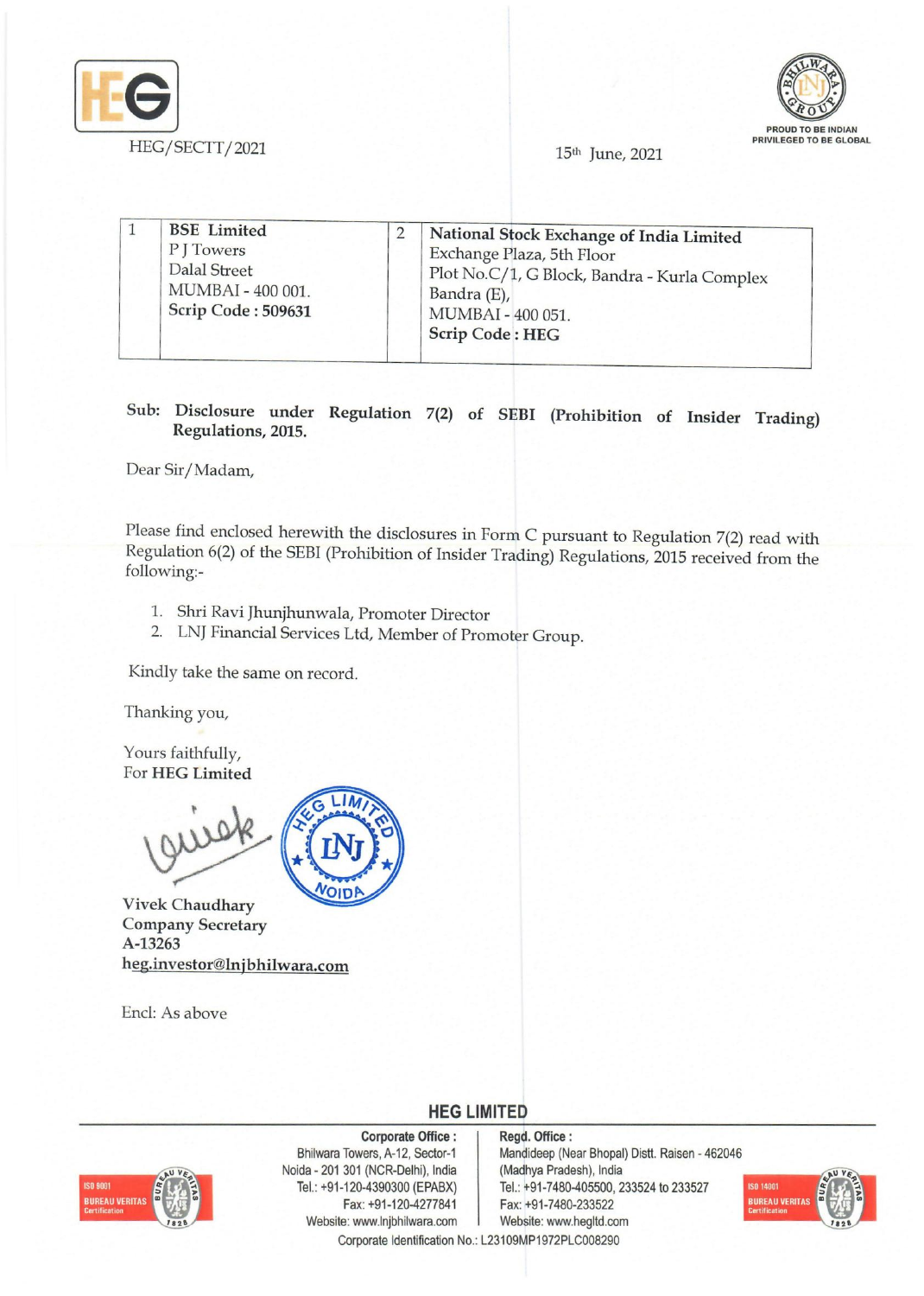## <u>FORM C</u><br>Securities and Exchange Board of India (Prohibition of Insider Trading) Regulations, 2015 [Regulation 7 (2) read with Regulation 6 (2)- Continual Disclosure]

#### Name of the Company: HEG Limited ISIN of the Company: INE545A0101

| NAME. PAN / CIN/ DIN &<br>address with contact nos.                                                                                         | Category of<br>person<br>(Promoter/<br>member of<br>Promoter<br><b>Group/</b><br>Designated<br>Person/<br><b>Directors/</b><br>immediate<br><i>relatives/</i><br>others etc.) Debentures | Securities held prior<br>to acquisition/<br>disposal                                                           |                                       | and immediate relatives of such persons and other such persons as mentioned in Regulation 6(2).<br>Securities acquired/ Disposed         |          |                                                                        |                                                                                                                                          | Securities held post to<br>acquisition/disposal                                                                                    |                                       | Date of allotment<br>advice/-acquisition of<br>shares/ sale of shares |                                                                                                                            | Date of<br>intimation<br>to company | Mode of<br>acquisition/<br>disposal                                  | Exchange<br>on which<br>the trade               | Director of a listed company and immediate relatives of such persons<br>and other such persons as mentioned in Regulation 6(2).<br>Trading in derivatives (Specify type of contract, Futures or Exchang<br>Options etc)<br>e on<br>which the<br>Sell<br>Contract<br>Type of<br>Buy |                                           |                         |                                                                   |                       |     |      |
|---------------------------------------------------------------------------------------------------------------------------------------------|------------------------------------------------------------------------------------------------------------------------------------------------------------------------------------------|----------------------------------------------------------------------------------------------------------------|---------------------------------------|------------------------------------------------------------------------------------------------------------------------------------------|----------|------------------------------------------------------------------------|------------------------------------------------------------------------------------------------------------------------------------------|------------------------------------------------------------------------------------------------------------------------------------|---------------------------------------|-----------------------------------------------------------------------|----------------------------------------------------------------------------------------------------------------------------|-------------------------------------|----------------------------------------------------------------------|-------------------------------------------------|------------------------------------------------------------------------------------------------------------------------------------------------------------------------------------------------------------------------------------------------------------------------------------|-------------------------------------------|-------------------------|-------------------------------------------------------------------|-----------------------|-----|------|
|                                                                                                                                             |                                                                                                                                                                                          | Type of<br>security<br>(For eg. -<br>Shares.<br>Warrants.<br>Convertible<br>, Rights<br>entitleme<br>nt, etc.) | No. and<br>$%$ of<br>share<br>holding | Type of<br>security<br>(For eg. -<br>Shares.<br>Warrants,<br>Convertible<br><b>Debentures</b><br><b>Rights</b><br>entitleme<br>nt, etc.) | No.      | Value                                                                  | <b>Transaction</b><br>Type<br>(Purchase)<br><b>Sale/</b><br><b>Pledgel</b><br>Revocation<br>Invocation/<br>Others-<br>please<br>specify) | Type of<br>security<br>(For eg. -<br>Shares.<br>Warrants,<br>Convertible<br><b>Debentures</b><br>,Rights<br>entitleme<br>nt, etc.) | No. and<br>$%$ of<br>sharehol<br>ding | specify<br>To<br>From                                                 | (on market/<br><b>public/</b><br>rights/<br>preferential<br>offer / off-<br>market<br>Inter-se<br>transfer.<br>ESOPs etc.) | was<br>executed                     |                                                                      | Contact   specificat<br>ions                    | Nominal<br>Value                                                                                                                                                                                                                                                                   | of units<br>(contrac<br>ts * lot<br>size) | Number Nominal<br>Value | Number<br>of units<br><i><b>fcontrac</b></i><br>ts * lot<br>size) | trade was<br>executed |     |      |
|                                                                                                                                             | $\overline{2}$                                                                                                                                                                           | 3                                                                                                              | $\Delta$                              | 5                                                                                                                                        | 6        | $\overline{7}$                                                         | 8                                                                                                                                        | 9                                                                                                                                  | 10                                    | 11                                                                    | 12                                                                                                                         | 13                                  | 14                                                                   | 15                                              | 16                                                                                                                                                                                                                                                                                 | 17                                        | 18                      | 19                                                                | 20                    | 21  | 22   |
| Ravi Jhunjhunwala<br>PAN: AAGPJ0739D<br>DIN: 00060972<br>Address: 63, Friends Colony<br>(East), New Delhi-110025<br>Contact No.011-41628890 | Promoter                                                                                                                                                                                 | Equity<br><b>Shares</b>                                                                                        | 3,98,719<br>$(1.03\%)$                | Equity<br><b>Shares</b>                                                                                                                  | 1,50,000 | 34,20,00,000<br>(Rupees thirty<br>four crores<br>twenty lakhs<br>only) | Sale                                                                                                                                     | Equity<br><b>Shares</b>                                                                                                            | 2,48,719<br>(0.64%)                   | 15,06,2021                                                            | 15,06,2021                                                                                                                 | 15,06,2021                          | Inter-se<br>transfer<br>through<br>Open<br>Market<br>(Block<br>Deal) | <b>NSE</b><br>$^{\omega}$<br>2,280 per<br>share | N.A.                                                                                                                                                                                                                                                                               | N.A.                                      | <b>NIL</b>              | <b>N.A</b>                                                        | NIL                   | N.A | N.A. |

RAVI JHUNJHUN WALA Digitally signed by RAVI JHUNJHUNWALA Date: 2021.06.15 15:03:45 +05'30'

#### Ravi Jhunjhunwala Promoter Director

Date: 15.06.2021 Place: New Delhi